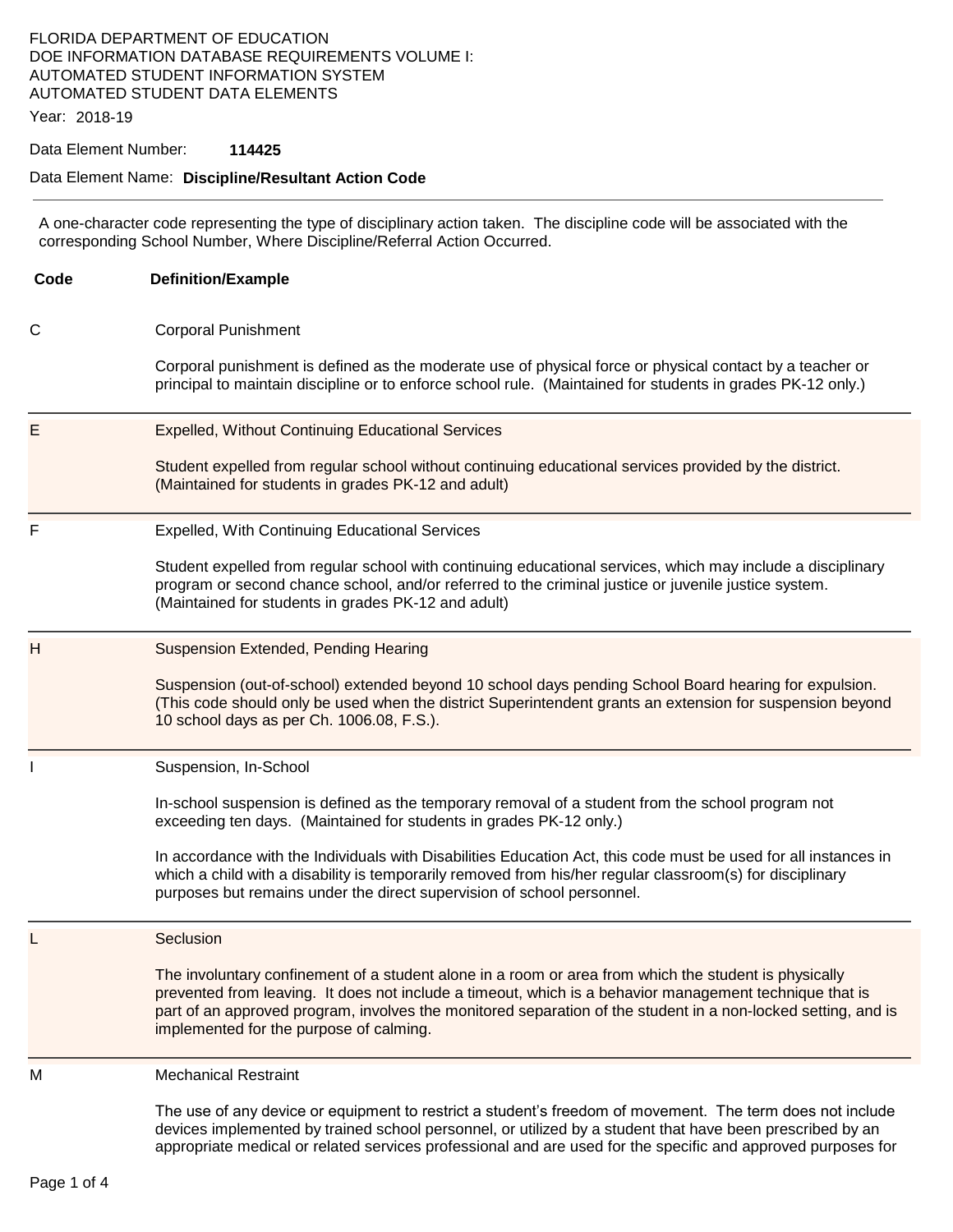#### Data Element Name: **Discipline/Resultant Action Code**

|         | which such devices were designed, such as:<br>Adaptive devices or mechanical supports used to achieve proper body position, balance, or alignment to<br>allow greater freedom of mobility than would be possible without the use of such devices or mechanical<br>supports;<br>Vehicle safety restraints when used as intended during the transport of a student in a moving vehicle;<br>Restraints for medical immobilization; or<br>Orthopedically prescribed devices that permit a student to participate in activities without risk of harm.                               |
|---------|--------------------------------------------------------------------------------------------------------------------------------------------------------------------------------------------------------------------------------------------------------------------------------------------------------------------------------------------------------------------------------------------------------------------------------------------------------------------------------------------------------------------------------------------------------------------------------|
| $\circ$ | Suspension, Out-of-School                                                                                                                                                                                                                                                                                                                                                                                                                                                                                                                                                      |
|         | Out-of-school suspension is defined as the temporary removal of a student from a school and the school<br>program for a period not exceeding ten days. (Maintained for students in grades PK-12 only.)                                                                                                                                                                                                                                                                                                                                                                         |
| P       | <b>Placement in Alternative Educational Setting</b>                                                                                                                                                                                                                                                                                                                                                                                                                                                                                                                            |
|         | Student is removed from the school for an offense, i.e., disobedient, disrespectful, violent, abusive,<br>uncontrollable or disruptive behavior, not expelled, and placed in an alternative educational setting                                                                                                                                                                                                                                                                                                                                                                |
| R       | <b>Physical Restraint</b>                                                                                                                                                                                                                                                                                                                                                                                                                                                                                                                                                      |
|         | A personal restriction that immobilizes or reduces the ability of a student to move his or her torso, arms, legs,<br>or head freely. The term physical restraint does not include a physical escort. Physical escort means a<br>temporary touching or holding of the hand, wrist, arm, shoulder or back for the purpose of inducing a student<br>who is acting out to walk to a safe location.                                                                                                                                                                                 |
| S       | <b>Other SESIR Defined</b>                                                                                                                                                                                                                                                                                                                                                                                                                                                                                                                                                     |
|         | Other SESIR defined is all other types of disciplinary action administered for a SESIR defined incident that<br>cannot be reported using any other code in this element. For example, this code may be used when districts<br>require students to attend additional activities such as "Saturday School", tobacco cessation programs, drug<br>prevention programs, counseling, anger management programs, or community service while they continue<br>their regular course of study. (This code is to be used only when the action is related to a SESIR defined<br>incident). |
| U       | Change in Placement                                                                                                                                                                                                                                                                                                                                                                                                                                                                                                                                                            |
|         | Change in placement (not to exceed 45 days) due to a unilateral decision by school personnel following a<br>drug, weapon or serious bodily injury offense. (This code is for students with disabilities only.)                                                                                                                                                                                                                                                                                                                                                                 |
|         |                                                                                                                                                                                                                                                                                                                                                                                                                                                                                                                                                                                |

Notes:

CODE U: Use Code "U" only for those students with disabilities involved in drug, weapon or serious bodily injury offenses who were unilaterally removed to an interim alternative education setting by school personnel other than the IEP team, in lieu of suspension/expulsion.

LOCAL USE ONLY CODE D: Districts may record other district-defined disciplinary/resultant actions which cannot be reported using any other code in this element, and may assign them the code D in their local systems. These district-defined disciplinary/resultant actions should not be included on the Student Discipline/Resultant Action format. This code is to be used only when the action is related to a non-SESIR defined incident.

CODE H: For survey 5, most students with a record coded with H should also have a record coded E, F or P based on School Board action. This note is a reminder to districts that Code (H) – Suspension Extended, Pending Hearing will be followed by a record with (E) – Expelled, Without Continuing Educational Services, (F) – Expelled, With Continuing Educational Services, or (P) – Placement in an Alternative Educational Setting code for survey 5, based on the final school board decision.